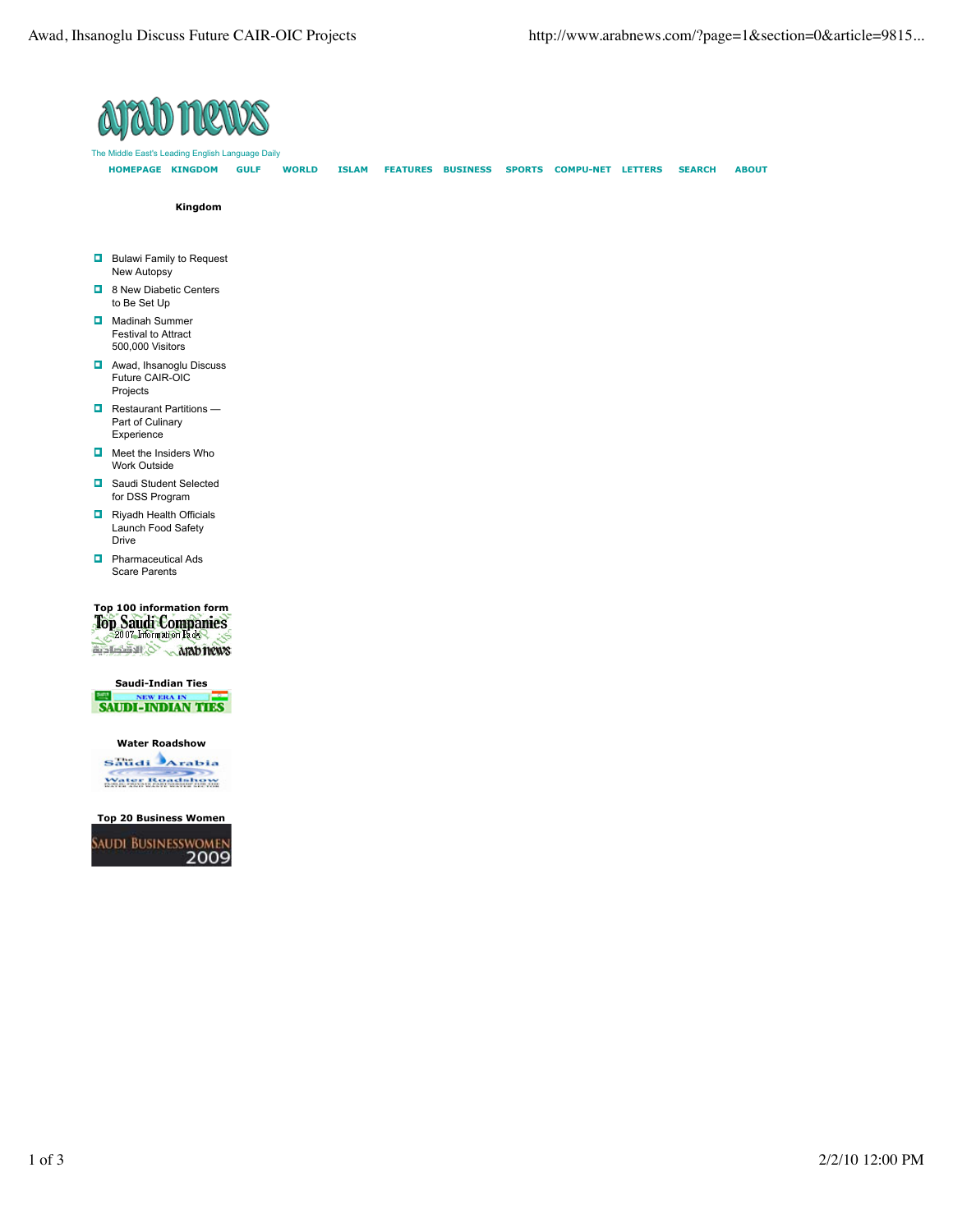Wednesday 4 July 2007 (18 Jumada al-Thani 1428)



Mail Article | Print Article | Comment on Article

**Awad, Ihsanoglu Discuss Future CAIR-OIC Projects** Maha Akeel, Arab News

JEDDAH, 4 July 2007 — The executive director of the Council on American-Islamic Relations, Nihad Awad, attended a meeting yesterday with the secretary-general of the Organization of the Islamic Conference (OIC), Professor Ekmeleddin Ihsanoglu, discussing cooperation on future projects.

"I'm pleased to meet with Ihsanoglu to discuss the situation of Muslims in the United States and to work on future projects," Awad told Arab News.

Last week, US President George W. Bush announced that he would be appointing a special envoy to the OIC in a step that is considered important in improving relationships between the US and the Muslim world. "This is the first time a president has made such an appointment to the OIC. Our special envoy will listen to and learn from representatives from Muslim states and will share with them America's views and values," said Bush in his speech at the Islamic Center of Washington on June 27.

Ihsanoglu welcomed the initiative, which follows the establishment in March of an OIC ambassadorial group in Washington.

"CAIR issued a statement welcoming the step by President Bush and we hope that this will help improve relationships in terms of communication between the largest body of the Muslim world and the US, and we hope that the selection of the individual would also be representative of the Muslim community and its views," said Awad.

According to recent studies and polls in the US by CAIR and other organizations, incidents of attacks and discrimination against Muslims have increased as well as Muslims' own feelings of apprehension and disapproval of US policies toward Muslims.

Awad puts some of the blame for that on the negative reporting of the Muslim world by some media outlets that tend to be selective and one-sided. Another factor is the "dedicated individuals and institutions that smear Islam and Muslims left and right for their political ends," said Awad.

Muslims and Muslim organizations in the US have been criticized for not being effective in lobbying and standing up to smear campaigns compared to other US minorities. This is the most common criticism heard from the Muslim world, according to Awad, who added that Muslims in the US are heading in the right direction and that the Muslim community there is becoming more effective and gaining ground in building bridges.

"The American Muslims' experience in terms of the political world has been recent and you can't compare the Muslim community with others. We are not there to compete with anybody, we are just there to make sure that we live as Muslims in the US and if we can enrich and broaden the debate about legitimate issues it is our duty, we owe it to American society, we owe it to our faith and we owe it to the Muslim world," he said.

The main challenge American Muslims face is ignorance about Islam and a lack of resources. "But I want to say that the Muslim community is well positioned in America to play a critical and constructive role and I think we have started to do that. So patience is needed and we want people in the Muslim world to pray for Muslims in the US, to encourage them and support  **Section Navigation** 

- **» Local Press - Kingdom**
- 
- **» Law & You**
- **» Art & Culture**
- **» Weather**
- **» Community News**
- **» Review**
- **» Side Lights**
- **Home**





Arab News 30th Anniversary **Supplement** 



30th Anniversai Supplement